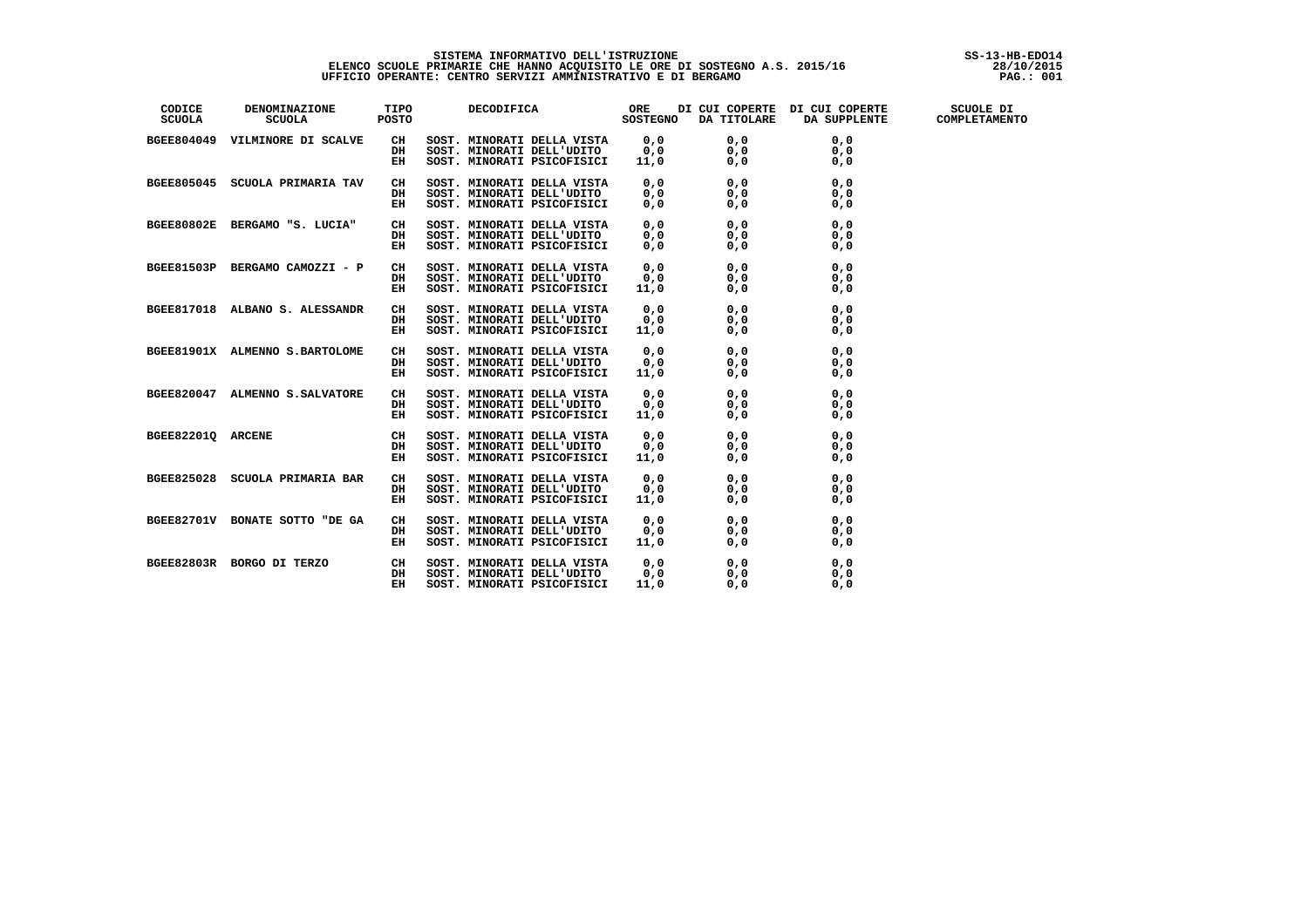| CODICE DENOMINAZIONE TIPO DECODIFICA ORE DICUICOPERTE DICUICOPERTE SCUOLEDI<br>SCUOLA SCUOLA POSTO DECODIFICA SOSTEGNO DATITOLARE DA SUPPLENTE COMPLETAMENTO |    |                                                                                                                                                                                                                                            |  |  |
|--------------------------------------------------------------------------------------------------------------------------------------------------------------|----|--------------------------------------------------------------------------------------------------------------------------------------------------------------------------------------------------------------------------------------------|--|--|
|                                                                                                                                                              |    |                                                                                                                                                                                                                                            |  |  |
|                                                                                                                                                              |    |                                                                                                                                                                                                                                            |  |  |
|                                                                                                                                                              |    |                                                                                                                                                                                                                                            |  |  |
| BGEE834078 CAPRIATE S. GERVASI CH                                                                                                                            |    | SOST. MINORATI DELLA VISTA 0,0 0,0 0,0<br>SOST. MINORATI DELL'UDITO 0,0 0,0 0,0<br>SOST. MINORATI PSICOFISICI 11,0 0,0 0,0 0,0                                                                                                             |  |  |
|                                                                                                                                                              | DH |                                                                                                                                                                                                                                            |  |  |
|                                                                                                                                                              | EH |                                                                                                                                                                                                                                            |  |  |
|                                                                                                                                                              |    |                                                                                                                                                                                                                                            |  |  |
|                                                                                                                                                              |    |                                                                                                                                                                                                                                            |  |  |
|                                                                                                                                                              |    | BGEE83503X CARAVAGGIO "MERISI" CH SOST. MINORATI DELLA VISTO 0,0 0,0 0,0<br>BEE84405R COVO "A.LOCATELLI" CH SOST. MINORATI DELLA VISTO 0,0 0,0 0,0<br>BGEE84405R COVO "A.LOCATELLI" CH SOST. MINORATI DELLA VISTA 0,0 0,0 0,0<br>BGE       |  |  |
|                                                                                                                                                              |    |                                                                                                                                                                                                                                            |  |  |
|                                                                                                                                                              |    |                                                                                                                                                                                                                                            |  |  |
|                                                                                                                                                              |    |                                                                                                                                                                                                                                            |  |  |
|                                                                                                                                                              |    |                                                                                                                                                                                                                                            |  |  |
|                                                                                                                                                              |    |                                                                                                                                                                                                                                            |  |  |
|                                                                                                                                                              |    |                                                                                                                                                                                                                                            |  |  |
|                                                                                                                                                              |    | BGEE84801X CENE CH SOST. MINORATI DELLA VISTA 0,0 0,0 0,0 0,0<br>BGEE85304E LEFFE CH SOST. MINORATI DELLA VISTA 0,0 0,0 0,0<br>DE SOST. MINORATI DELLA VISTA 0,0 0,0 0,0<br>DE SOST. MINORATI DELLA VISTA 0,0 0,0 0,0<br>DE SOST. MINO     |  |  |
|                                                                                                                                                              |    |                                                                                                                                                                                                                                            |  |  |
|                                                                                                                                                              |    |                                                                                                                                                                                                                                            |  |  |
|                                                                                                                                                              |    |                                                                                                                                                                                                                                            |  |  |
|                                                                                                                                                              |    |                                                                                                                                                                                                                                            |  |  |
|                                                                                                                                                              |    |                                                                                                                                                                                                                                            |  |  |
|                                                                                                                                                              |    |                                                                                                                                                                                                                                            |  |  |
|                                                                                                                                                              |    |                                                                                                                                                                                                                                            |  |  |
|                                                                                                                                                              |    |                                                                                                                                                                                                                                            |  |  |
|                                                                                                                                                              |    |                                                                                                                                                                                                                                            |  |  |
|                                                                                                                                                              |    |                                                                                                                                                                                                                                            |  |  |
|                                                                                                                                                              |    |                                                                                                                                                                                                                                            |  |  |
|                                                                                                                                                              |    |                                                                                                                                                                                                                                            |  |  |
|                                                                                                                                                              |    |                                                                                                                                                                                                                                            |  |  |
|                                                                                                                                                              |    |                                                                                                                                                                                                                                            |  |  |
|                                                                                                                                                              |    | BGEE85602X MAPELLO CH SOST. MINORATI DELLA VISTA 0,0 0,0 0,0<br>DH SOST. MINORATI DELL'UDITO 0,0 0,0 0,0<br>EH SOST. MINORATI PSICOFISICI 0,0 0,0 0,0<br>DH SOST. MINORATI DELLA VISTA 0,0 0,0 0,0<br>DH SOST. MINORATI DELLA VISTA 0,0 0, |  |  |
|                                                                                                                                                              |    |                                                                                                                                                                                                                                            |  |  |
|                                                                                                                                                              |    |                                                                                                                                                                                                                                            |  |  |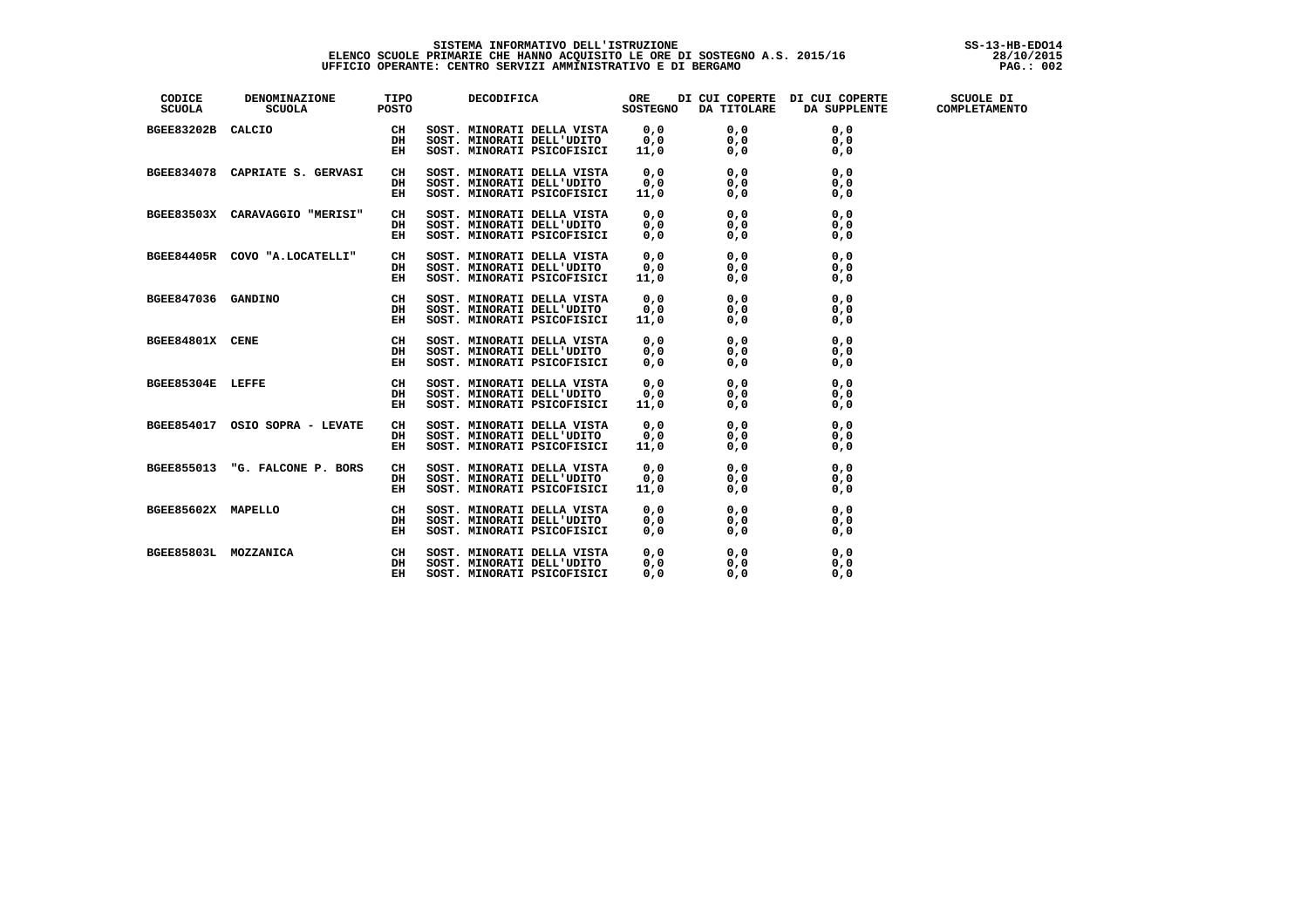| CODICE<br><b>SCUOLA</b> | DENOMINAZIONE TIPO<br>SCUOLA POSTO                                                                                                                                                                                                             |          |                                                                                                                                                                                                                                          |  |  |
|-------------------------|------------------------------------------------------------------------------------------------------------------------------------------------------------------------------------------------------------------------------------------------|----------|------------------------------------------------------------------------------------------------------------------------------------------------------------------------------------------------------------------------------------------|--|--|
|                         | BGEE85902B SCUOLA PRIMARIA CAP                                                                                                                                                                                                                 | CH<br>DH |                                                                                                                                                                                                                                          |  |  |
|                         |                                                                                                                                                                                                                                                | EH       |                                                                                                                                                                                                                                          |  |  |
|                         |                                                                                                                                                                                                                                                |          |                                                                                                                                                                                                                                          |  |  |
|                         |                                                                                                                                                                                                                                                |          |                                                                                                                                                                                                                                          |  |  |
|                         |                                                                                                                                                                                                                                                |          |                                                                                                                                                                                                                                          |  |  |
|                         | BGEE864041 SCUOLA PRIMARIA PON<br>EH SOST. MINORATI DELLA UDITO<br>SOST. MINORATI DELLA UDITO<br>305T. MINORATI PELLA UDITO<br>305T. MINORATI PELLA VISTA<br>2011 11,0<br>2013<br>2013 SOST. MINORATI DELLA UDITO<br>2013 SOST. MINORATI DELLA |          |                                                                                                                                                                                                                                          |  |  |
|                         |                                                                                                                                                                                                                                                |          |                                                                                                                                                                                                                                          |  |  |
|                         |                                                                                                                                                                                                                                                |          |                                                                                                                                                                                                                                          |  |  |
|                         |                                                                                                                                                                                                                                                |          |                                                                                                                                                                                                                                          |  |  |
|                         |                                                                                                                                                                                                                                                |          |                                                                                                                                                                                                                                          |  |  |
|                         | BGEE870026 F.LLI KENNEDY -S.PA                                                                                                                                                                                                                 |          |                                                                                                                                                                                                                                          |  |  |
|                         |                                                                                                                                                                                                                                                |          |                                                                                                                                                                                                                                          |  |  |
|                         | BGEE871033 S.PELLEGRINO TERME                                                                                                                                                                                                                  |          |                                                                                                                                                                                                                                          |  |  |
|                         |                                                                                                                                                                                                                                                |          |                                                                                                                                                                                                                                          |  |  |
|                         | BGEE875018 SERIATE "BATTISTI"                                                                                                                                                                                                                  |          |                                                                                                                                                                                                                                          |  |  |
|                         |                                                                                                                                                                                                                                                |          |                                                                                                                                                                                                                                          |  |  |
| BGEE87701X SORISOLE     | $\begin{array}{c}\nCH \\ DH\n\end{array}$                                                                                                                                                                                                      |          |                                                                                                                                                                                                                                          |  |  |
|                         |                                                                                                                                                                                                                                                |          |                                                                                                                                                                                                                                          |  |  |
|                         | BGEE87803T SOVERE "SUOR G. ZA                                                                                                                                                                                                                  |          |                                                                                                                                                                                                                                          |  |  |
|                         |                                                                                                                                                                                                                                                |          | ER SOSI. MINORATI PSLOGISICI 11,0 0,0 0,0 0,0<br>BH SOST. MINORATI DELLA VISTA 0,0 0,0 0,0<br>SEH SOST. MINORATI PSLOGISICI 0,0 0,0 0,0<br>SEH SOST. MINORATI DELLA VISTA 0,0 0,0 0,0<br>DE SOST. MINORATI DELLA VISTA 0,0 0,0 0,0<br>SE |  |  |
|                         | BGEE87901G SCUOLA PRIMARIA "CA                                                                                                                                                                                                                 | CH<br>DH | SOST. MINORATI DELLA VISTA $0,0$ 0,0 0,0 0,0<br>SOST. MINORATI DELL'UDITO 0,0 0,0 0,0<br>SOST. MINORATI PSICOFISICI 11,0 0,0 0,0                                                                                                         |  |  |
|                         |                                                                                                                                                                                                                                                | EH       |                                                                                                                                                                                                                                          |  |  |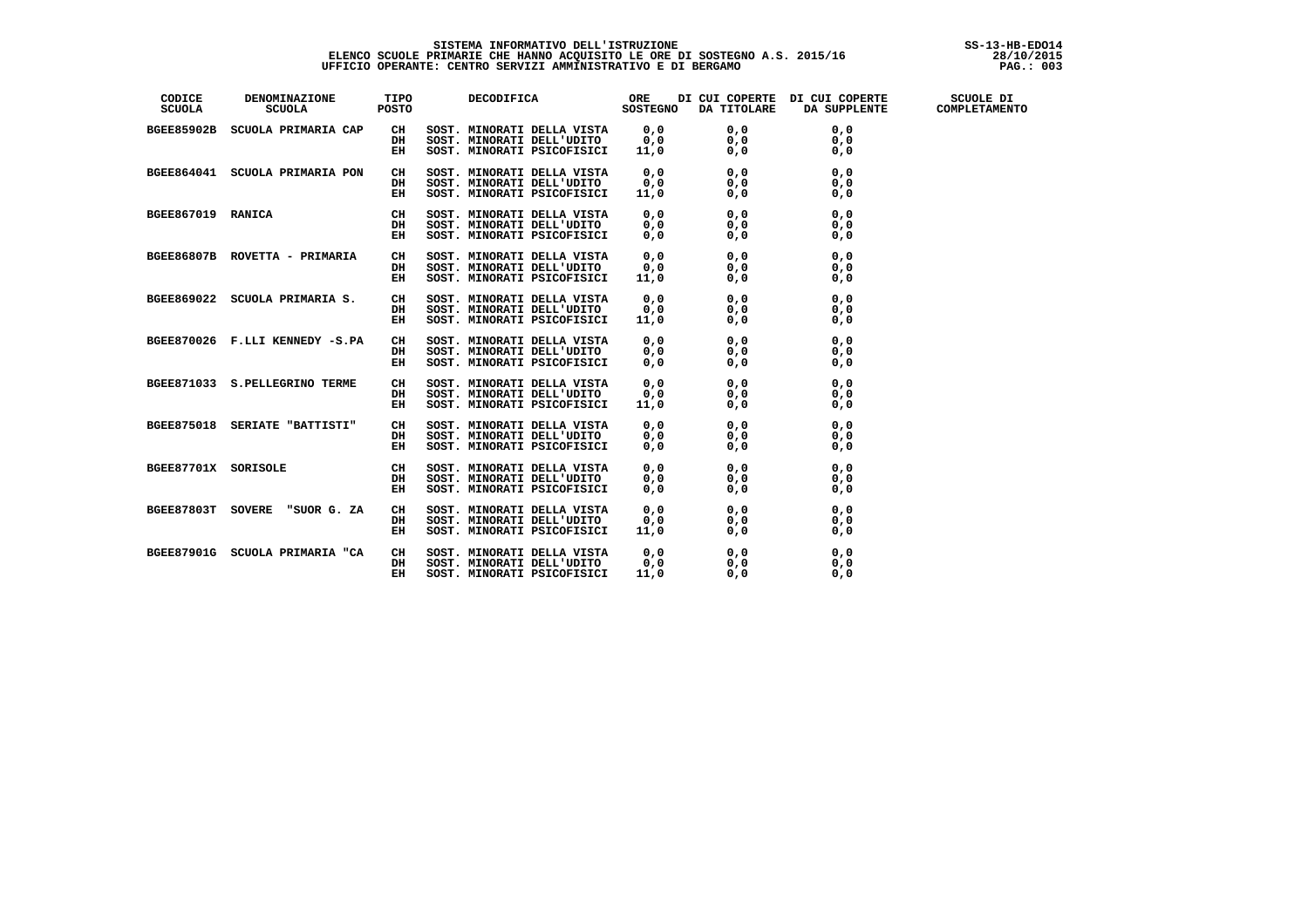| CODICE<br>SCUOLA    | DENOMINAZIONE TIPO<br>SCUOLA POSTO                                 |           | DECODIFICA ORE DI CUI COPERTE DI CUI COPERTE SCUOLE DI SOSTEGNO DA TITOLARE DA SUPPLENTE COMPLETAMENTO                                                                                                                                       |  |  |
|---------------------|--------------------------------------------------------------------|-----------|----------------------------------------------------------------------------------------------------------------------------------------------------------------------------------------------------------------------------------------------|--|--|
| BGEE88004V SUISIO   |                                                                    |           |                                                                                                                                                                                                                                              |  |  |
|                     |                                                                    |           |                                                                                                                                                                                                                                              |  |  |
|                     |                                                                    |           |                                                                                                                                                                                                                                              |  |  |
|                     |                                                                    |           | BGEE88102L TERNO D'ISOLA "A LO CH SOST. MINORATI DELLA VISTA 0,0 0,0 0,0<br>BGEE88201B TORRE BOLDONE " IQB SOST. MINORATI DELLA VIDITO 0,0 0,0 0,0<br>BGEE88201B TORRE BOLDONE " IQB SOST. MINORATI DELLA VISTA<br>BGEES8201B TORRE          |  |  |
|                     |                                                                    |           |                                                                                                                                                                                                                                              |  |  |
|                     |                                                                    |           |                                                                                                                                                                                                                                              |  |  |
|                     |                                                                    |           |                                                                                                                                                                                                                                              |  |  |
|                     |                                                                    |           |                                                                                                                                                                                                                                              |  |  |
|                     |                                                                    |           |                                                                                                                                                                                                                                              |  |  |
|                     |                                                                    |           |                                                                                                                                                                                                                                              |  |  |
|                     |                                                                    |           |                                                                                                                                                                                                                                              |  |  |
|                     |                                                                    |           |                                                                                                                                                                                                                                              |  |  |
|                     |                                                                    |           |                                                                                                                                                                                                                                              |  |  |
|                     |                                                                    |           |                                                                                                                                                                                                                                              |  |  |
|                     |                                                                    |           |                                                                                                                                                                                                                                              |  |  |
|                     |                                                                    |           |                                                                                                                                                                                                                                              |  |  |
|                     |                                                                    |           |                                                                                                                                                                                                                                              |  |  |
|                     |                                                                    |           |                                                                                                                                                                                                                                              |  |  |
|                     | BGEE88701E SCUOLA PRIMARIA DI CH                                   |           |                                                                                                                                                                                                                                              |  |  |
|                     |                                                                    | DH        |                                                                                                                                                                                                                                              |  |  |
|                     |                                                                    | EH        |                                                                                                                                                                                                                                              |  |  |
|                     | BGEE88803C VERTOVA "E.FILIBERT                                     | CH        |                                                                                                                                                                                                                                              |  |  |
|                     |                                                                    | DH        |                                                                                                                                                                                                                                              |  |  |
|                     |                                                                    | EH        |                                                                                                                                                                                                                                              |  |  |
| BGEE891038 VILLONGO | $\begin{array}{c}\nCH \\ DH \\ \overline{D}H\n\end{array}$         |           |                                                                                                                                                                                                                                              |  |  |
|                     |                                                                    |           |                                                                                                                                                                                                                                              |  |  |
|                     |                                                                    | <b>EH</b> |                                                                                                                                                                                                                                              |  |  |
|                     | BGEE892012 ZOGNO - VIA ROMA CH                                     |           |                                                                                                                                                                                                                                              |  |  |
|                     |                                                                    | DH        |                                                                                                                                                                                                                                              |  |  |
|                     |                                                                    | $E = E$   | SOST. MINORATI DELLA VISTA<br>SOST. MINORATI DELLA VISTA<br>SOST. MINORATI DELLA VISTA<br>SOST. MINORATI DELLA VISTA<br>SOST. MINORATI DELLA VISTA<br>SOST. MINORATI DELLA VISTA<br>SOST. MINORATI DELLA VISTA<br>SOST. MINORATI DELLA VISTA |  |  |
| BGEE89302V ZANICA   | $\begin{array}{c} \text{CH} \\ \text{DH} \\ \text{EH} \end{array}$ |           | SOST. MINORATI DELLA VISTA 0,0 0,0 0,0<br>SOST. MINORATI DELL'UDITO 0,0 0,0 0,0<br>SOST. MINORATI PSICOFISICI 11,0 0,0 0,0                                                                                                                   |  |  |
|                     |                                                                    |           |                                                                                                                                                                                                                                              |  |  |
|                     |                                                                    |           |                                                                                                                                                                                                                                              |  |  |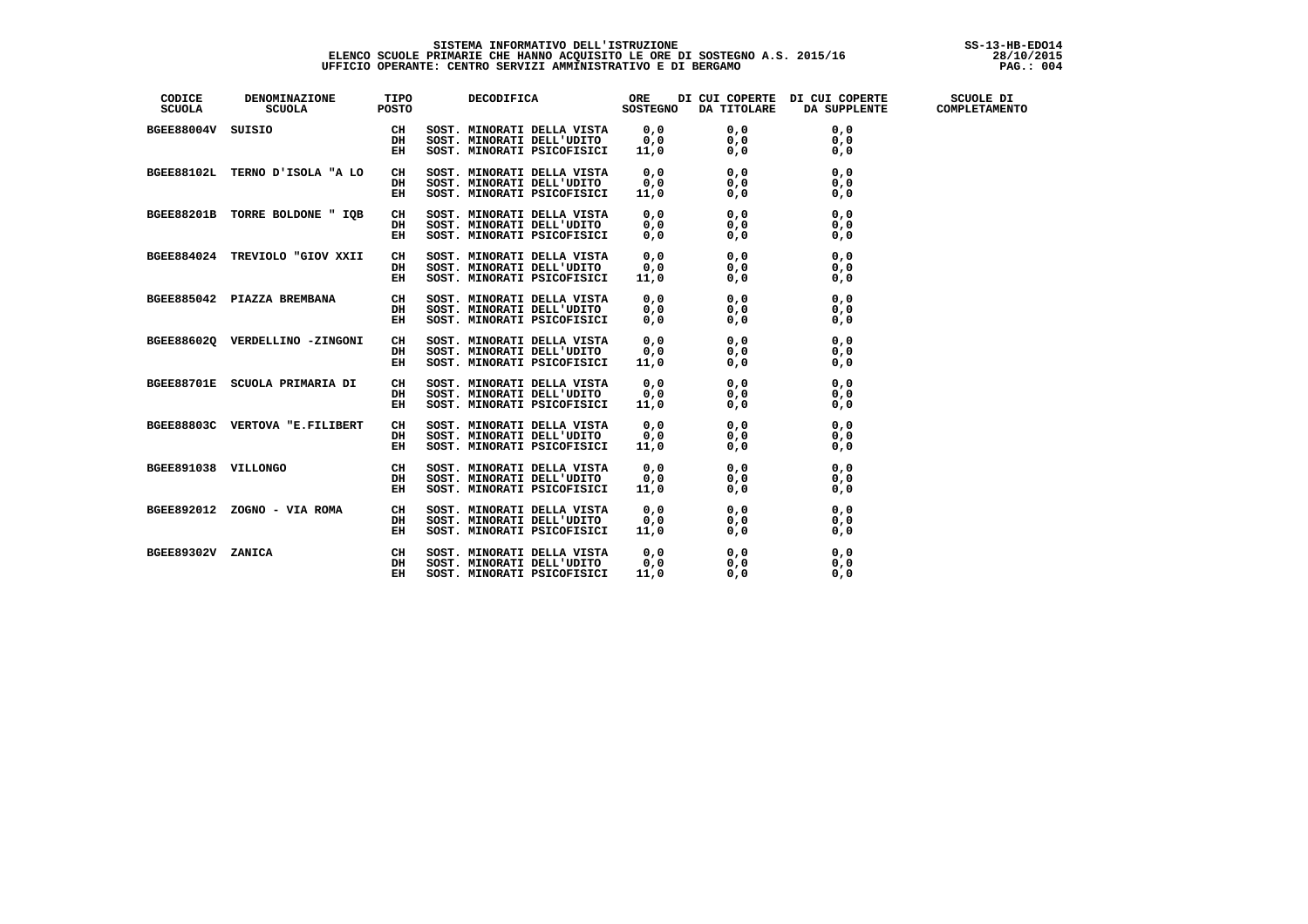i

| CODICE<br><b>SCUOLA</b> | <b>DENOMINAZIONE</b><br><b>SCUOLA</b> | TIPO<br><b>POSTO</b> | DECODIFICA                                                       | ORE<br><b>SOSTEGNO</b> | DI CUI COPERTE<br>DA TITOLARE | DI CUI COPERTE | SCUOLE DI<br>DA SUPPLENTE COMPLETAMENTO |
|-------------------------|---------------------------------------|----------------------|------------------------------------------------------------------|------------------------|-------------------------------|----------------|-----------------------------------------|
|                         | BGEE89401N LOVERE "CONVITTO NA        | CH                   | SOST. MINORATI DELLA VISTA                                       | 0, 0                   | 0, 0                          | 0, 0           |                                         |
|                         |                                       | DH                   | SOST. MINORATI DELL'UDITO                                        | 0, 0                   | 0, 0                          | 0, 0           |                                         |
|                         |                                       | EH                   | SOST. MINORATI PSICOFISICI                                       | 11,0                   | 0, 0                          | 0, 0           |                                         |
|                         | BGEE89501D BREMBATE SOPRA             | CH                   | SOST. MINORATI DELLA VISTA                                       | 0, 0                   | 0, 0                          | 0, 0           |                                         |
|                         |                                       | DH                   | SOST. MINORATI DELL'UDITO $0,0$                                  |                        | 0, 0                          | 0, 0           |                                         |
|                         |                                       | EH                   | SOST. MINORATI PSICOFISICI                                       | 0, 0                   | 0, 0                          | 0, 0           |                                         |
|                         | BGEE89602A ROMANO DI LOMBARDIA        | CH                   | SOST. MINORATI DELLA VISTA 0,0 0,0                               |                        |                               | 0, 0           |                                         |
|                         |                                       | DH                   |                                                                  |                        | 0, 0                          | 0, 0           |                                         |
|                         |                                       | EH                   | SOST. MINORATI DELL'UDITO 0,0<br>SOST. MINORATI PSICOFISICI 11,0 |                        | 0, 0                          | 0, 0           |                                         |
| BGEE897015 SPIRANO      |                                       | CH                   | SOST. MINORATI DELLA VISTA                                       | 0, 0                   | 0, 0                          | 0, 0           |                                         |
|                         |                                       | DH                   | SOST. MINORATI DELL'UDITO                                        | 0, 0                   | 0, 0                          | 0, 0           |                                         |
|                         |                                       | EH                   | SOST. MINORATI PSICOFISICI                                       | 11,0                   | 0, 0                          | 0, 0           |                                         |
|                         | BGEE898011 ROMANO DI LOMBARDIA        | CH                   | SOST. MINORATI DELLA VISTA                                       | $0,0\0,0$              | 0, 0                          | 0, 0           |                                         |
|                         |                                       | DH                   | SOST. MINORATI DELL'UDITO                                        |                        | 0, 0                          | 0, 0           |                                         |
|                         |                                       | EH                   | SOST. MINORATI PSICOFISICI                                       | 0, 0                   | 0, 0                          | 0, 0           |                                         |
|                         | BGEE8AB026 PRIMARIA "ALIGHIERI        | CH                   | SOST. MINORATI DELLA VISTA                                       | 0, 0                   | 0, 0                          | 0, 0           |                                         |
|                         |                                       | DH                   | SOST. MINORATI DELL'UDITO                                        | 0, 0                   | 0, 0                          | 0, 0           |                                         |
|                         |                                       | EH                   | SOST. MINORATI PSICOFISICI                                       | 11,0                   | 0, 0                          | 0, 0           |                                         |
|                         | BGEE8AE01L TREVIGLIO "DE AMICI        | CH                   | SOST. MINORATI DELLA VISTA                                       | 0, 0                   | 0, 0                          | 0, 0           |                                         |
|                         |                                       | DH                   | SOST. MINORATI DELL'UDITO                                        | 0, 0                   | 0, 0                          | 0, 0           |                                         |
|                         |                                       | EH                   | SOST. MINORATI PSICOFISICI                                       | 11,0                   | 0, 0                          | 0, 0           |                                         |
|                         | BGEE8AF01C PRIMARIA SCURI - IC        | CH                   | SOST. MINORATI DELLA VISTA                                       | 0, 0                   | 0, 0                          | 0, 0           |                                         |
|                         |                                       | DH                   | SOST. MINORATI DELL'UDITO 0,0                                    |                        | 0, 0                          | 0, 0           |                                         |
|                         |                                       | EH                   | SOST. MINORATI PSICOFISICI                                       | 11,0                   | 0, 0                          | 0, 0           |                                         |